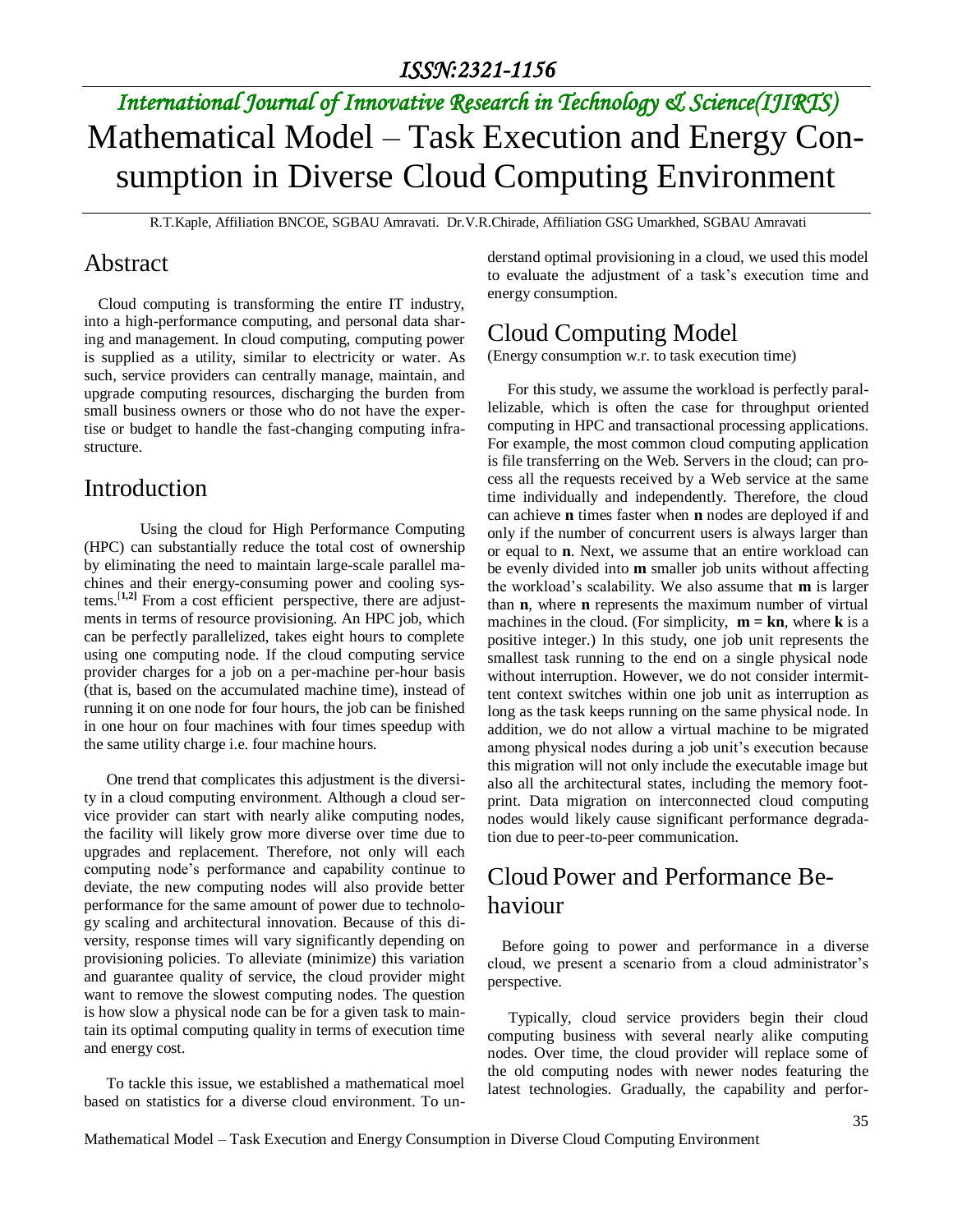### *ISSN:2321-1156*

## *International Journal of Innovative Research in Technology & Science(IJIRTS)*

mance of all machines in the cloud will become more dissimilar. Although previous studies considered diversity at the microarchitectural **[3]** and system levels, **[4]** they all assumed diversity in the same generation of manufacturing technology. We consider computing diversity in a broader sense.

We reviewed the power and performance trends of commercial microprocessors over the past few years and used our observations to justify our model assumption. We first plotted the thermal design power (TDP) numbers and the PassMark performance scores**<sup>5</sup>** for several processors under 65 W, including Pentium, Core 2, Core i3/i5/i7, and Xeon. This included all commercial desktop and server processors from Intel from January 2006 to February 2011, except Celeron processors and certain processors that did not report TDP or PassMark results. The solid line in Fig. 1. shows their asymptotic power consumption and performance trend between 2006 and 2011. The dashed lines without individual dots show the trends of two other machine groups based on their TDP: 70 W to 120 W and more than 120 W. We applied regression methods to estimate the relationship between power and performance over time. Taking all the samples into account, we plotted our regression models for power and performance (solid lines).



As Figure 1(b) shows, the performance continues to improve for each machine group across different generations. On the other hand, the TDP trend in Figure 1(a) shows negligible growth. More interestingly, the TDP trends for the two lower-power machine classes are decreasing. This decrease is the consequence of a recent awareness of the power wall, which gradually increases the heat dissipation cost. For the same reason, we anticipate that the power grade of future processors will remain below the bar. This also implies that with the same power budget, newer machines can deliver higher performance. In other words, performance per power (a metric derived by dividing the performance score by the power consumption) continues to grow over time. For example, the 95 W Core i7 (Lynnfield), released in September 2009, achieves higher performance than the 95-W Pentium D (Presler), released in January 2006. This difference is largely attributable to technological advances in micro architecture as well as scaled-down feature size and supply voltage. Given these observations, we define our model of power and performance for a future diverse cloud, based on two assumptions.

First, the computing nodes in the cloud we analyze are dissimilar having different micro architectures fabricated using different processes. Thus, the cloud provides varied capability and process technologies.

Second, the performance capabilities of these computing nodes are uniformly distributed (from low to high) but consume exactly the same amount of power. The rationale behind this second assumption is two- fold.

First, for a given power budget, the performance of each machine class continues to improve linearly while their power envelope remains almost unchanged. In other words, the power efficiency measured by performance per power improves over time.

Second, when a data centre phases out some computing nodes due to an upgrade, it can safely deploy new computing nodes only when these upgrades aggregated power consumption does not exceed the original. Otherwise, the data centre must also upgrade its power delivery infrastructure as well as its cooling capacity to accommodate the new servers.

Given this overhead, we expect that the replacement and upgrade will be done without altering the power delivery infrastructure. Therefore, we assume that the newly deployed servers will improve performance linearly across different machine configurations while using the same amount of power.

To express this distribution mathematically, we assume that the response time for executing a job unit in such a cloud is uniformly distributed from **a** seconds (the fastest node) to **b** seconds (the slowest node). Figure 2 shows the probability distribution function (PDF) of the response time for executing a job unit in this cloud.

On the other hand, we assume that the cloud service provider can improve the worst-case response time by terminating physical nodes with the least performance. For example, when a cloud service provider decides to remove one-third of its physical nodes from the slowest batch, we assume that the new response time for executing a job unit of this cloud becomes a uniform distribution from **a** seconds to (a+ 2b)/3 seconds, represented by  $U(a,(a+2b)/3)$ <sup>[17]</sup>. As such, we assume that the maximum number of virtual machines that can be allocated on this cloud also reduces in the same ratio.

Figure 3 shows the impact of removing one-third of nodes from the cloud. The variable **p** in this figure represents the maximum number of virtual machines that can be allo-

INTERNATIONAL JOURNAL OF INNOVATIVE RESEARCH IN TECHNOLOGY & SCIENCE | VOLUME 2, NUMBER 6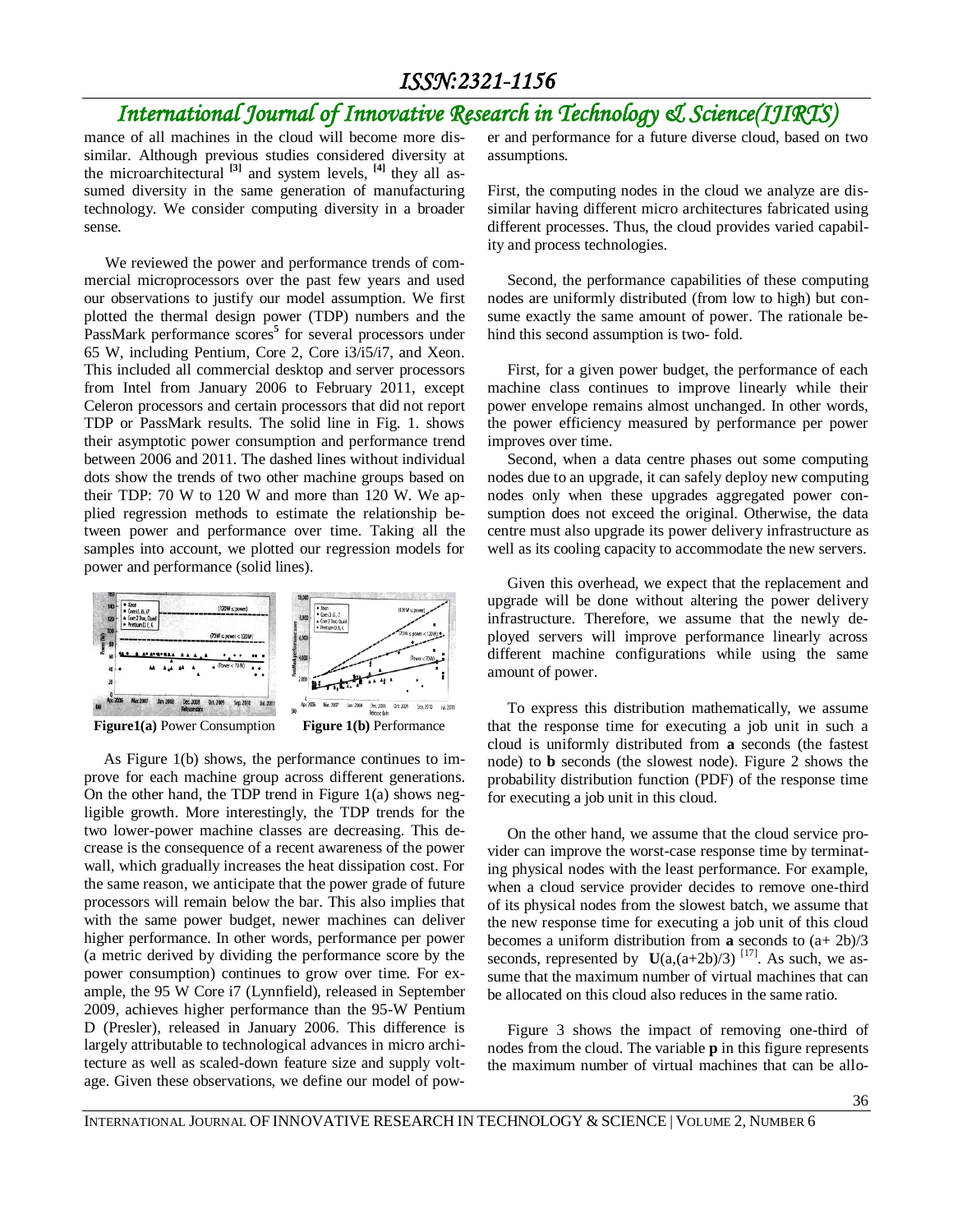## *ISSN:2321-1156*

## *International Journal of Innovative Research in Technology & Science(IJIRTS)*

cated on the cloud, while **n** represents the maximum number of virtual machines for the original cloud as shown in Figure 2. Moreover, the PDF in Figure 3 shows the improved worst-case response time as a result of removing one-third of the physical nodes from the slowest side.



Although dispatching more jobs to newly deployed servers with higher power efficiency increases energy efficiency, this is not the case for a data centre, for two reasons. First, for a data centre, it is important to balance the power draw across the AC phases. **[6]** The balance will break when jobs are distributed to only certain computing racks. Second, we want to minimize the number of hotspots for a data centre, a common consequence of unbalanced work- loads. Hotspots generally cause higher machine failure rates and require additional attention and effort to remove the heat.

## Execution Time and Energy Consumption

We define the execution time of a given workload on a cloud as the time required to finish a workload consisting of **m** job units. When some job units are assigned to more than one virtual machine, the execution time, in our definition, is bounded by the virtual machine that finishes last. For example, when an animator renders a movie comprising **m** independent frames, the movie cannot be released before the last frame finishes rendering. In addition, when comparing the performance of cloud configurations, we use as the baseline the case of executing the same amount of workload on a virtual machine running on the fastest node. When we use more virtual machines to execute the workload in parallel, we use slower nodes to accomplish the task. As a result, the parallelized version could reduce the overall effectiveness of energy consumed in the cloud.

Energy consumption is the total energy needed to complete a given workload. In particular, when some physical nodes finish their assigned job units before the others, we assume that these nodes will not consume energy while waiting for the others to finish. This is because, in a real world scenario, these nodes will either be assigned to other tasks or moved to a near-zero power state to save energy.<sup>[7]</sup> In addition, given that each computing node consumes the same amount of power, energy consumption as defined will be proportional to the total execution time. Therefore, we calculate a parallelized workload's utility consumption as the summation of each virtual machine's execution time. To quantify the effectiveness of resource provisioning in a cloud, we use the energy-delay product (EDP), **[8]** which we calculate by multiplying the execution time (seconds) with the energy consumption (joules). We will use this metric in our subsequent evaluation when provisioning resources (that is, the number of virtual machines to allocate to achieve optimal energy efficiency).

### Analytical Evaluation

We use analytical models, based on our assumptions, to compare each configurations EDP to the baseline EDP.

#### A. Assumptions :

The baseline of our study assumes that the entire job is performed on one virtual machine running on the fastest physical node. In this case, the fastest physical node can retire a job unit every **a** seconds. Because there are **m** independent job units in the entire workload, the baseline configuration takes **ma** seconds to finish. This configuration consumes  $W \times$  ma joules for completing the entire workload, where W represents a physical node's power. Thus, the EDP of this study's baseline is  $EDP_{base} = (W \times ma)(ma) =$  $Wm^2a^2$ .

#### B. Expectation-Based Analysis :

We use an expectation-based analysis to determine a cloud model's execution time and energy consumption. We use a new distribution function to represent the execution time of a virtual machine with more than one job unit. Execution time distribution across virtual machines. The PDF of the response time when using p virtual machines is given by  $U(a,(a+(b - a)p)/n))$ , as Figure (3) illustrates. However, when a virtual machine is responssible for more than one job unit (that is, **m/p** units), the virtual machine's total execution time cannot be modeled the same way. Rather, we model it as the summation of independently selected **m/p** samples from Figure (3). When we add independent samples from a uniform distribution, the summation's distribution function tends to approach a normal distribution according to the central limit theorem.**[9]** This theorem proves that when we add more independent samples into the summation, the summation's distribution will become more like a normal distribution. In addition, the summation of 12 samples is known to be good enoughto satisfy the central limit theorem. **[9]** In this case, we assume that a virtual machine is responsible for more than 12 job units by letting  $m \ge 12n$  (that is, m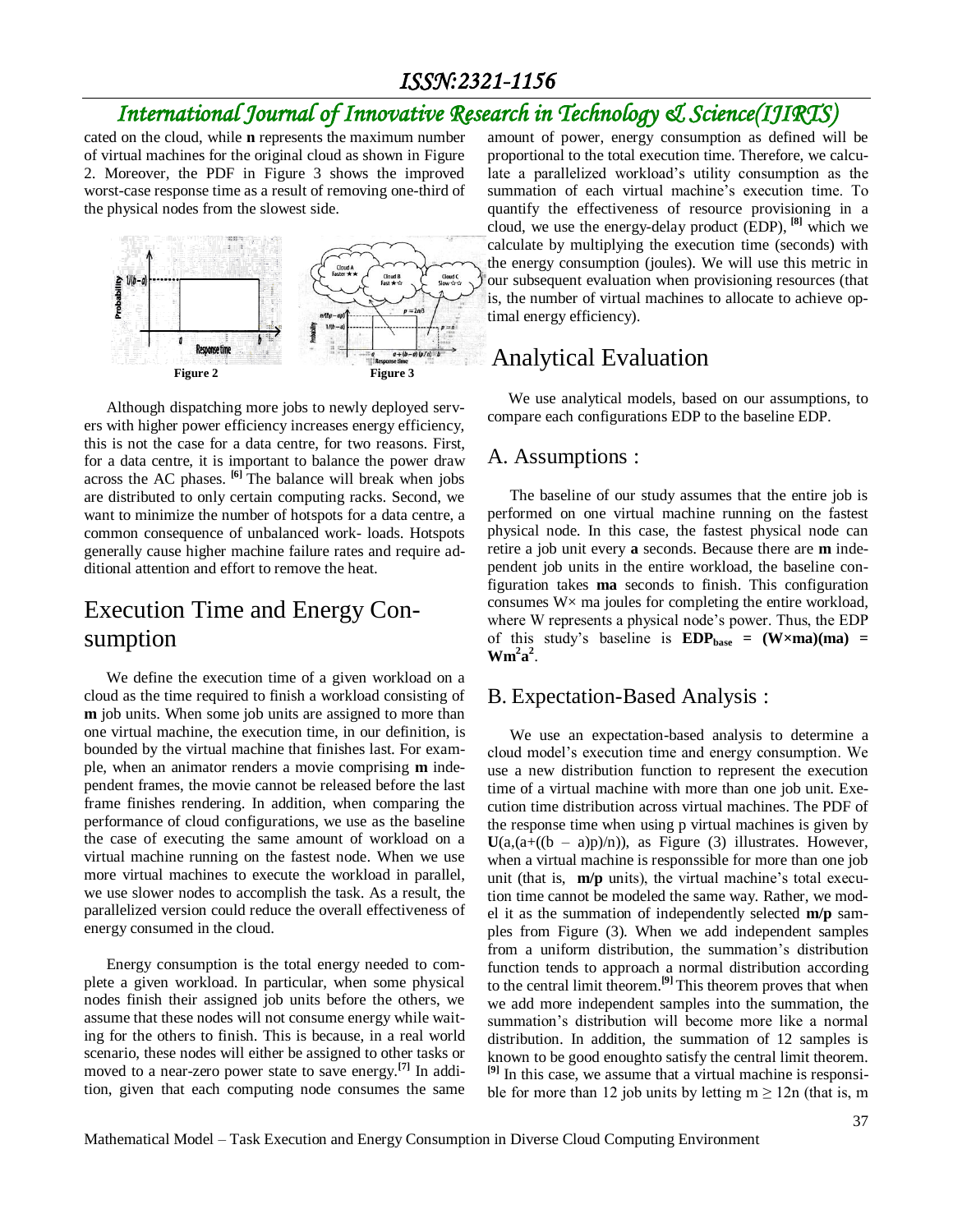### *ISSN:2321-1156*

## *International Journal of Innovative Research in Technology & Science(IJIRTS)*

 $\geq$  12p because  $p \leq n$ ). Now our goal is to obtain the mean and variance of the normal distribution representing the total execution time of a virtual machine responsible for m/p job units. First, we calculate the mean and variance for the original uniform distribution,  $U(a,(a + ((b - a)p)/n))$ .

Mean 
$$
=\frac{1}{2}
$$
{ a + a + [(b-a)p/n ] } = a +  $\frac{(b-a)y}{2n}$  and  
Variance  $=\frac{1}{12}$ {a+[(b-a)p/n] - a } $^2 = \frac{1}{12}$ { $\frac{(b-a)y}{\sqrt{12}}x \frac{1}{n}$ }<sup>2</sup>

The central limit theorem shows that the summation of **m/p** independent samples from this distribution will become a normal distribution with the following mean and variance.

$$
N\{\frac{m}{p}(a+\frac{(b-a)\xi}{2n}),(\sqrt{\frac{m}{p}}\frac{(b-a)\xi}{\sqrt{12}n})^2\}=N(\mu,\sigma^2)\text{ ...}
$$
 (1)

For convenience, we use  $\mu$  and  $\sigma^2$  to denote the distribution's mean and variance. All in all, when using p virtual machines, each machine's execution time will follow the normal distribution,  $N(\mu, \sigma^2)$ . The ultimate question is, How many seconds of time will it take to finish the entire workload ? To answer this question, first of all we must determine the expectation of the largest sample from  $N(\mu, \sigma^2)$ when we pick **p** samples. Because the overall execution time depends on the slowest virtual machine that finishes last, the largest of **p** samples will give the total execution time.

#### C. Largest Sample

Before finding the largest sample's expectation, we discuss the same question for the standard normal distribution, **N**(0,1). Let pdf(x) be the PDF of the standard normal distribution. In this PDF, let **y** be the largest sample among randomly chosen **p** samples. For each case out of **p** cases, the probability of **y** being the largest sample is given as follows.

Probability = pdf(y)  $\int_{\infty}^{y} p df(x) dx$  |<sup>(p-t)</sup>

Following equation gives the expectation of the variable **y**.

$$
\int_{-\infty}^{\infty} p \, y \, pdf(y) \, x (\int_{-\infty}^{y} p \, df(x) dx)^{(p-1)} \, x \, dy = \text{ExBp}
$$

For convenience, **ExB(p)** denotes the expectation of the largest sample among **p** samples from the standard normal distribution. In addition, by substituting  $pdf(x)$  in Eq.(2) with Eq.(3), we can find the numerical values of  $ExB(p)$  for various **p**. We show the results in the middle column of Table 1.

$$
p df(x) = \frac{1}{\sqrt{2\pi}} exp(-x^2/2) \ \cdots \cdots \cdots \cdots \cdots \cdots (3)
$$

| <b>Number</b> | Value   | <b>Expected</b> |
|---------------|---------|-----------------|
| of sam-       | using   | values          |
| ples (p)      | Eq. 2   |                 |
|               | 0.00000 | $-0.00001$      |
| 2             | 0.56419 | 0.56419         |
| Δ             | 1.02938 | 1.02938         |
| 8             | 1.42360 | 1.42360         |
| 16            | 1.76599 | 1.76599         |
| 32            | 2.06967 | 2.06967         |
| 64            | 2.34373 | 2.34373         |

**Table 1 :** Expectation of the largest sample (ExB(p)) from N(0, 1).

Because Eq.(2)'s complexity grows exponentially as **p** increases, we cannot find the exact numerical values of ExB(p) for **p>64**. To address this shortcoming, more scalable way of approximating the values in Table 1. In this solution, first implement a random number generator that produces random numbers from the standard normal distribution. Using this random number generator, the solution picks **p** independent random samples and remembers the largest sample among them. This operation continues for a long enough time (for example, to produce the results in Table 1, simulator software may take millions of iterations.) and averages the largest samples.**[14]** This experimental method generates the exact numerical values of ExB(p), as shown in the third column of Table 1, after averaging more than millions of trials. As a comparison of the second , third and fourth columns in the table shows, the mathematical accuracy is slightly compromised in exchange for scalability. The study of the largest sample in the standard normal distribution gives us an idea about the ExB(p) for other normal distributions.

Let a random variable X follow  $N(\mu, \sigma^2)$  with  $\mu \neq 0$ ,  $\sigma \neq$ 1, σ ≠ 0, and a derived random variable Y =  $(X – μ)/σ$ . Then,  $Y$  follows  $N(0, 1)$  by recalling the property that if  $X$  follows N( $\mu$ ,  $\sigma^2$ ) and a and b are real numbers, then aX + b follows N(a $\mu$  + b,(a $\sigma$ )<sup>2</sup>). From Equ. (2), the expectation of the largest sample for Y is  $ExB(p)$  because  $Y = (X - \mu)/\sigma$ ,  $X = Y\sigma + \mu$ ; and the expectation of the largest sample for X is  $ExB(p) \cdot \sigma$  $+ \mu$ . Now, we can calculate the expectation of the largest sample for any arbitrary normal distribution.

### D. Execution Time And Energy Consumption Analysis

In our model, each of the **p** virtual machines is responsible for **m/p** job units, and the response time for each job unit follows  $U(a,(a+(b-a)p)/n))$ . We use the following equation to calculate the expectation of the time required on a virtual machine finishing last: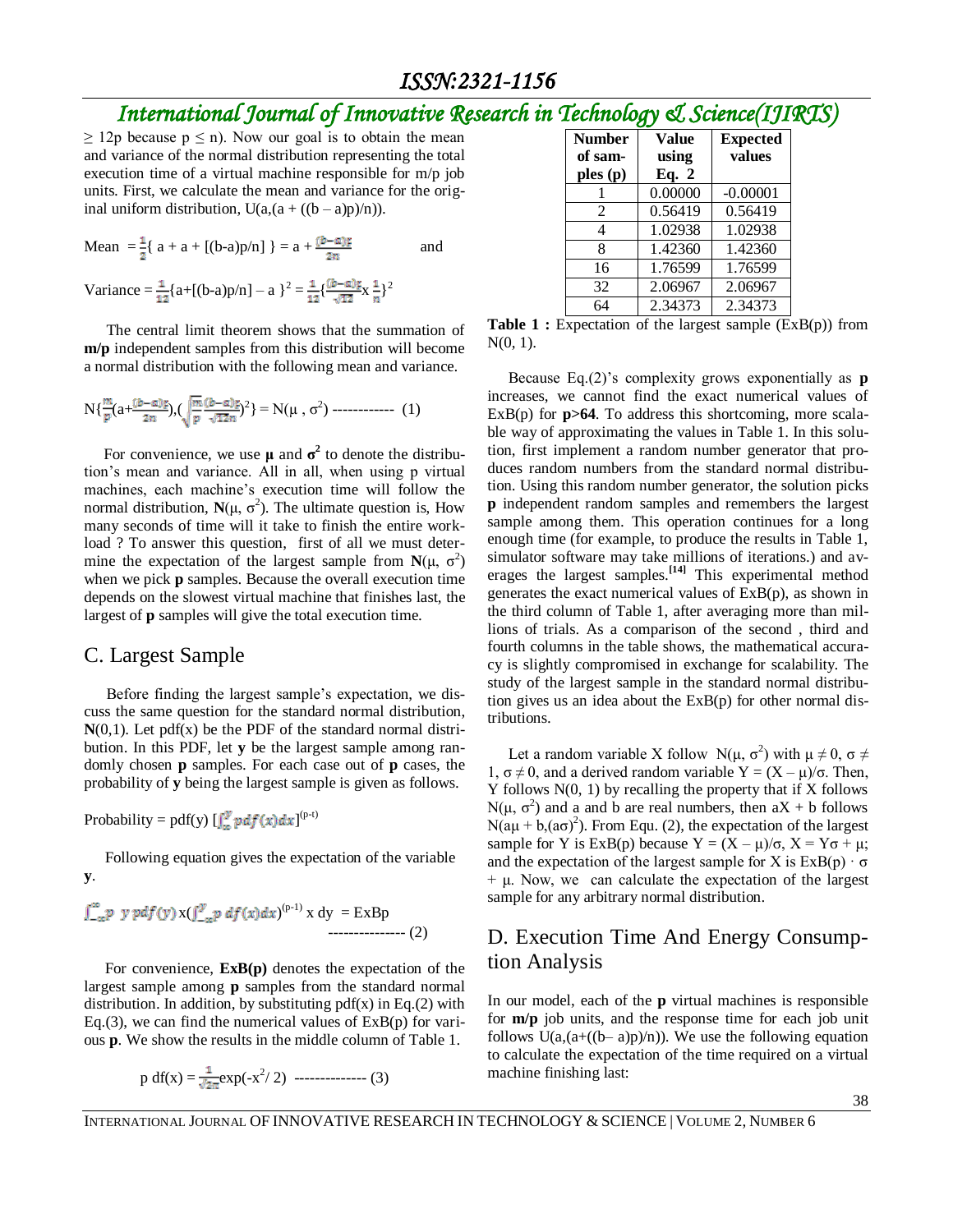## *International Journal of Innovative Research in Technology & Science(IJIRTS)*

Execution time =  $\mu$ + ExB(p) x  $\sigma$ 

$$
= \frac{m}{p} (a + \frac{(b-a)y}{2n} + \text{ExB}(p) \times \sqrt{m/p} \times \frac{(b-1)y}{\sqrt{12}} \times \frac{1}{n})
$$
  
=  $\frac{ma}{2np}(2n + (\frac{b}{a} - 1)p + \text{ExB}(p) + p \frac{3/2}{\sqrt{\frac{1}{2m}}} \times (\frac{b}{a} - 1))$   
=  $\frac{ma}{2np}(2n + (\frac{b}{a} - 1)p + \text{Unbalance} (\frac{b}{a}, p, m))$ 

In this equation, we name the second term unbalance, which becomes zero if and only if every virtual machine finishes at the same time.

Unbalance 
$$
(\frac{b}{a}, p, m) = ExB(p) + p^{3/2} \sqrt{\frac{1}{3m}}x (\frac{b}{a} - 1) \text{ --- } (4)
$$

For example, a higher deviation from the normal distribution indicates that the random samples from this distribution are more spread out, increasing the probability of having more deviated samples. In our case, because we model a virtual machine's finishing time by picking a sample from Equ. (1), more deviated samples indicate that the workload assignment is unbalanced among virtual machines executing this workload. In particular, a larger **b/a** will lead to a larger  $\sigma^2$  in Equ.(1) and a larger **Unbalance**((b/a), p, m) in Equ. (4). Hence, we can conclude that a larger **b/a** value cause a more unbalanced workload distribution among virtual machines, degrading the overall performance. Also note that Unbalance ((b/a), p, m) is directly proportional to **1/m** . Because **m** is independent of **p** and **b/a**, changing the value of **m** will not affect other variables in Equ. (4). This implies that a very large m will eventually zero out Eq. (4). Thus, we can express the execution time when  $m \rightarrow \infty$  as Execution time  $(m \rightarrow \infty) = \frac{m\pi}{2mn} [2n + (\frac{\pi}{2} - 1)p]$ 

We also evaluate the energy consumption probabilistically. Because performance is bounded by the execution time of the virtual machine finishing last, we must calculate the expectation of the largest sample from Equ. (1). In contrast, to evaluate the utility consumption, we must focus on the average execution time of **p** virtual machines. This is because, in a normal distribution, the probability for having **μ +**  $\alpha$  samples is exactly the same as having  $\mu - \alpha$  samples. This fact indicates that the difference of having a virtual machine consuming **α** seconds more than the average is the same as having a virtual machine consuming **α** seconds less than the average. Therefore, we conclude that the expectation of the total execution time is given by  $\mu \times p$ , the number of virtual machines. Given the power of a physical node in the cloud is W, the total energy consumption will be as follows.

Energy consumption =W x  $\frac{m}{n}[a + \frac{(b-a)p}{2n}]p$  $= W x m [a + \frac{(p-a)p}{2m}]$  $EDP_{exp}(p) = \frac{w + w}{2} x \{2n + (\frac{p}{2} - 1)p + Unbalance(\frac{p}{2}, p, m)\} x (2n)$  $+$  ( $\frac{1}{2}$  - 1)p)

$$
= \frac{\frac{EDP_{\text{base}}}{4n^2p} \times \{2n + (\frac{p}{\alpha} - 1)p + Unbalance(\frac{p}{\alpha}, p, m)\}(2n +
$$
  
 $(\frac{p}{\alpha} - 1)p)$ 

Similarly, we calculate the EDP for  $m \rightarrow \infty$  as follows.

EDP<sub>exp,m→∞</sub> (p) = 
$$
\frac{EDP_{\text{base}}}{4n^2p}
$$
 x {2n +  $(\frac{p}{a} - 1)p$ }<sup>2</sup> \n----- (5)

To visualize the effect of a large  $\mathbf{m}$  in the EDP<sub>exp</sub> metric, Fig. (4) shows the EDP analysis for  $m = 12n$ ,  $m = 120n$ , and  $m \rightarrow \infty$  using the following coefficients:  $n = 16,384$ ,  $b/a = 1$ , 2, 3, 5, and ExB(p) from Table 1. To find the exact value of p that makes the EDP metric a global minimum point, we take the derivative of Equ. (5) with respect to p and set it to zero :

$$
\frac{d}{dp}\left\{EDP_{base}\frac{(2n + (\frac{b}{a} - 1)p)2}{4n^2p}\right\} = 0
$$
 \n-(6)  
\nHere P = 2n/ $(\frac{b}{a} - 1)$  since p > 0.

In the example of  $m \to \infty$  in Figure (4), we achieve the minimum EDP when  $p = 2n/(b/a - 1) = 16384$  in Figure (4c) or  $p = 2n/(b/a - 1) = 8192$  in Figure (4d). Again,  $p = n$  must be fulfilled while maintaining Equ. (6) to be energy-effective for all n virtual machines in the cloud. By combining two conditions,  $p = n$  and Equ. (6), we can calculate the requirement of b/a as  $n = 2n/(b/a - 1)$ ;  $b/a = 3$ . This equation suggests that in a heterogeneous cloud computing environment with uniformly distributed performance, physical nodes that respond 3 times slower than the fastest node should not be used when attempting to minimize the EDP.



**Figure 4.** Example of expectation-based analysis where the total number of available virtual machines is 64 and above: When (response time of slowest node b **/** response time of fastest node a) >3, using all available virtual machines shows deviation in EDP.